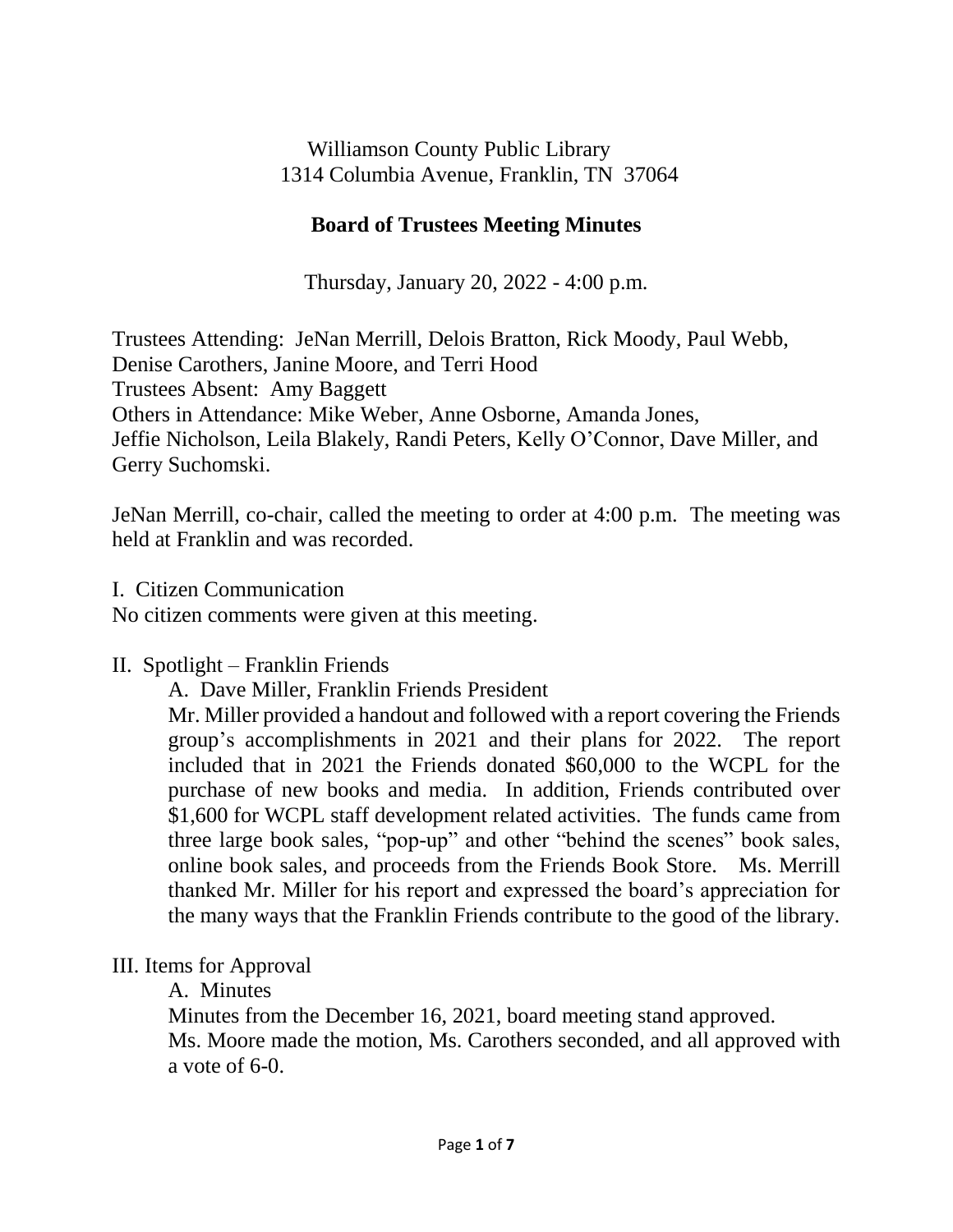#### B. Financial Statement

There were no issues with the financial statement. Ms. Bratton made the motion, Mr. Webb seconded, and all approved with a vote of 6-0.

## IV. Decision / Discussion Items

A. Approval of a Designated Signee for the Library

Mike Weber from HR said that some Library transactions require a signature. A designated signee has been necessary for a few weeks since the director did not return to work after her 2021 FMLA period. Mr. Weber and the county attorney put together a possible motion (shown below) for the trustees. Ms. Merrill thanked him for bringing this to the board.

"At the request of the Williamson County Budget Director, I move to appoint Amanda Jones, Library Finance & Administration Operations Manager, as the Library Board's interim designee to sign any pertinent documentation of financial and operational transactions for which such approval and signature are required until such time as the authority granted hereby is recanted by action of the Library Board."

Mr. Moody read the motion aloud and moved for its approval, Mr. Webb seconded, and the motion passed with a vote of 7-0. If Ms. Jones has any questions about it, she may contact Mr. Weber.

#### B. Resolution

The resolution was to move \$91,175.00 from Library Fines, Donations/City of Franklin, Donations/Friends, and Donations/Memorials to Library Books/Media. Mr. Moody made the motion, Ms. Moore seconded, and all approved with a vote of 7-0.

# C. Review of 5 Year Capital Project Plan

Library requests for board approval:

- New security camera system at Main
- New PA system or upgrade current system
- Expand people counting system –Children's, Fairview, Nolensville
- New external book drops for College Grove and Fairview Branches
- Storage shed for Nolensville Branch
- New stacking chairs for the Young Adult area
- Air quality system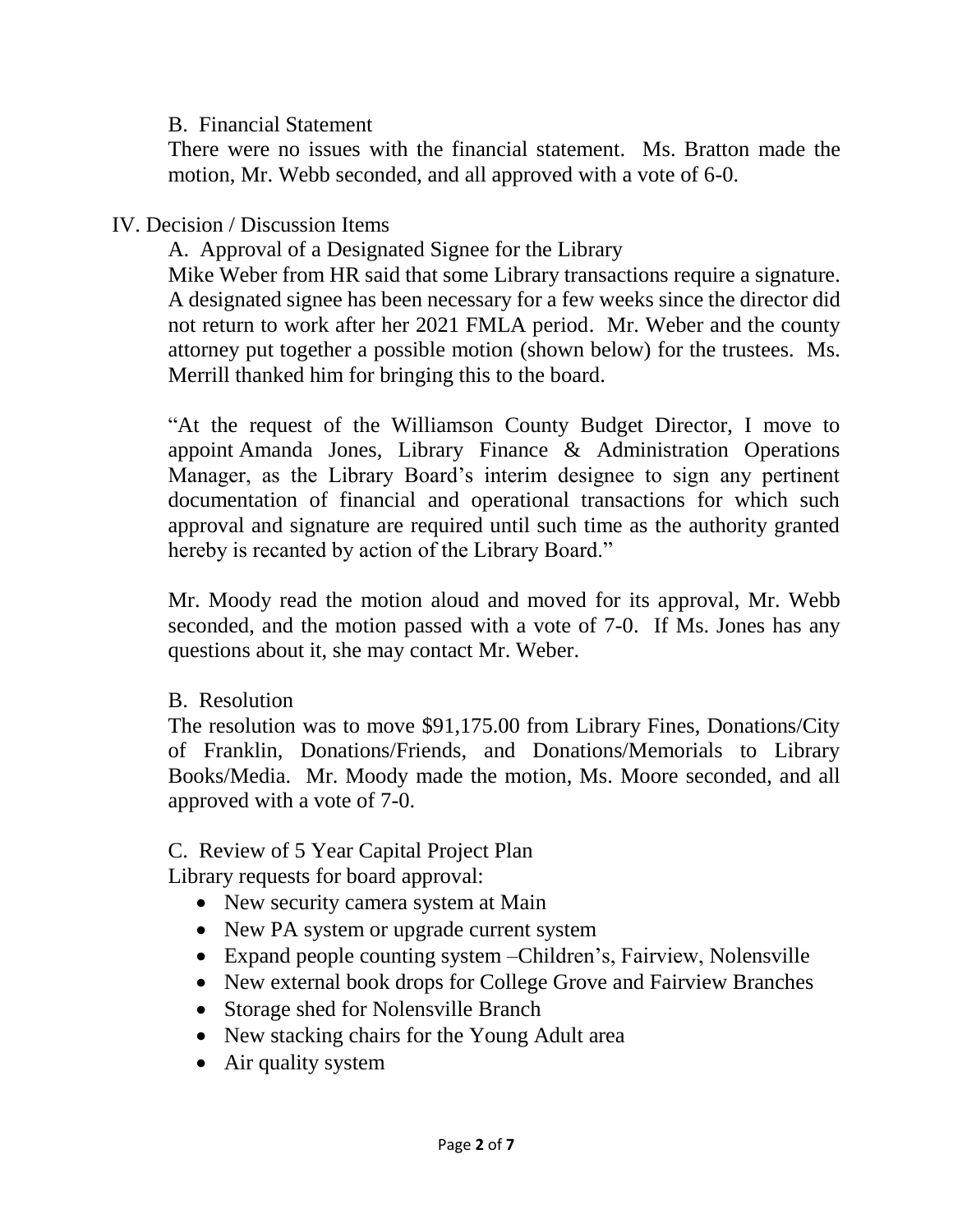The requests were given to the board at this meeting so that trustees can be prepared to vote on them in February. They are immediate requests for 12-18 months, not five years. Mr. Webb told Ms. Jones that Nena Graham needs to see the requests every year. Ms. Osborne recommended to wait on a five year plan until a new director is hired. Ms. Merrill said that the list of requests was reasonable and was glad to have it this month.

# D. 2022/2023 Budget Update

Budget approval will be moved up a month, from July to June each year. All county departments must have their budget and capital requests turned in to Nena Graham by February 17. Ms. Jones will meet with Mayor Anderson about the Library budget. She would like to move money from postage to the staff development line.

Ms. Merrill said that the board has a fiscal responsibility. She thanked Ms. Jones for her in-depth reports.

## E. Board Committee Reports

- 1. Objectives No report.
- 2. Budget

Trustees had questions for Mr. Weber. Ms. Hood said that the Library has been having leftover money that has been turned in to the general fund. She asked whether some part-time positions could be turned into full-time to be filled more easily. He said that leftover funds cannot be used for recurring items. They must be put together in a way presentable to the Budget Committee and Commission. The new director can address changes in responsibilities and job titles.

Ms. Bratton shared that during the last five years it appears there has been a large amount of "available funds" at year's end. The larger amount has been in the personnel line. She asked if the County's Private Budget Act would allow for the transfer of funds from personnel to other library areas.

Ms. Merrill asked Mr. Weber whether leftover personnel money could be transferred to Operations. He said that it cannot because it is for designated positions.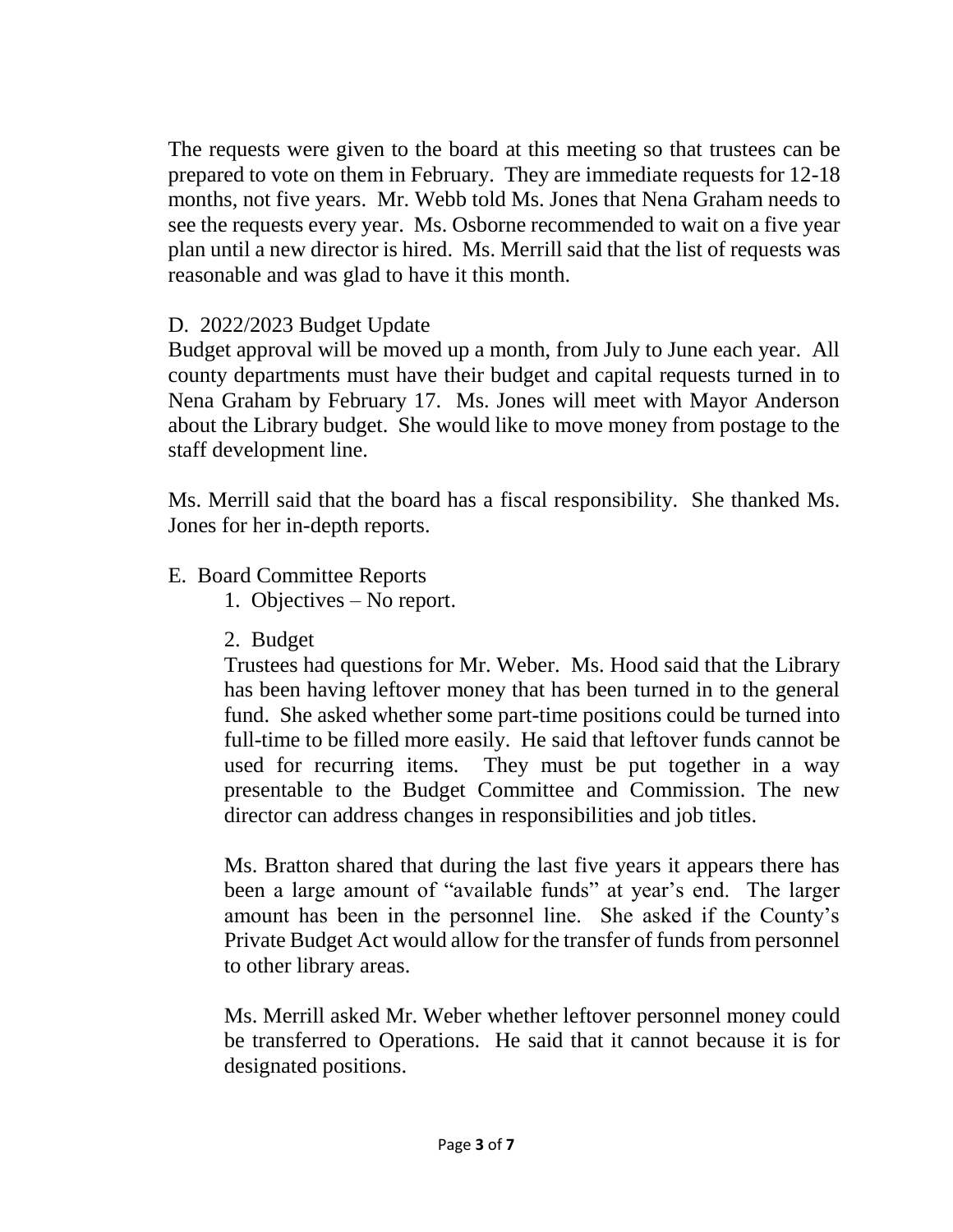Ms. Osborne asked if the director is able to determine if bonuses could be given at the end of the year. He said no, the use of personnel money must be accountable to taxpayers.

Mr. Webb said that if the Library requests additional people, this is the time period to make the request to the board and HR. If positions change from part-time to full-time, benefits would be required. Ms. Blakely said that for scheduling purposes, two part-time people are sometimes better than one full-time person.

3. Policy – No report.

4. Personnel

The committee has a work in progress, but no report today.

F. Scheduled Reviews

1. Collection Development Policy

The committee has not reviewed and can report in February. If the board subcommittee meets, it must be posted. Trustees asked for Marcia Butler to strike through the policy items changed and add the new sections in red. The shorter six-page policy will be much better.

#### G. Williamson County Chamber Membership

Ms. Moore said that the Library already has a Chamber membership, but staff members who get the emails no longer work here. Renee Shaffer should be given four people to receive the Chamber emails. These will be Susannah Marley, the Interim Management Team, Ms. Moore, and Ms. Merrill.

#### V. Reports

A. County Commissioner

Mr. Webb reported that there have been some meeting changes because of when the budget is due this year.

Some compensation studies are being done.

The county would like to have air purification systems for existing and new county buildings. The southwest section of Williamson County is underserved for broadband. The commission is looking into grants for this and also to provide clean water to underserved and unserved areas.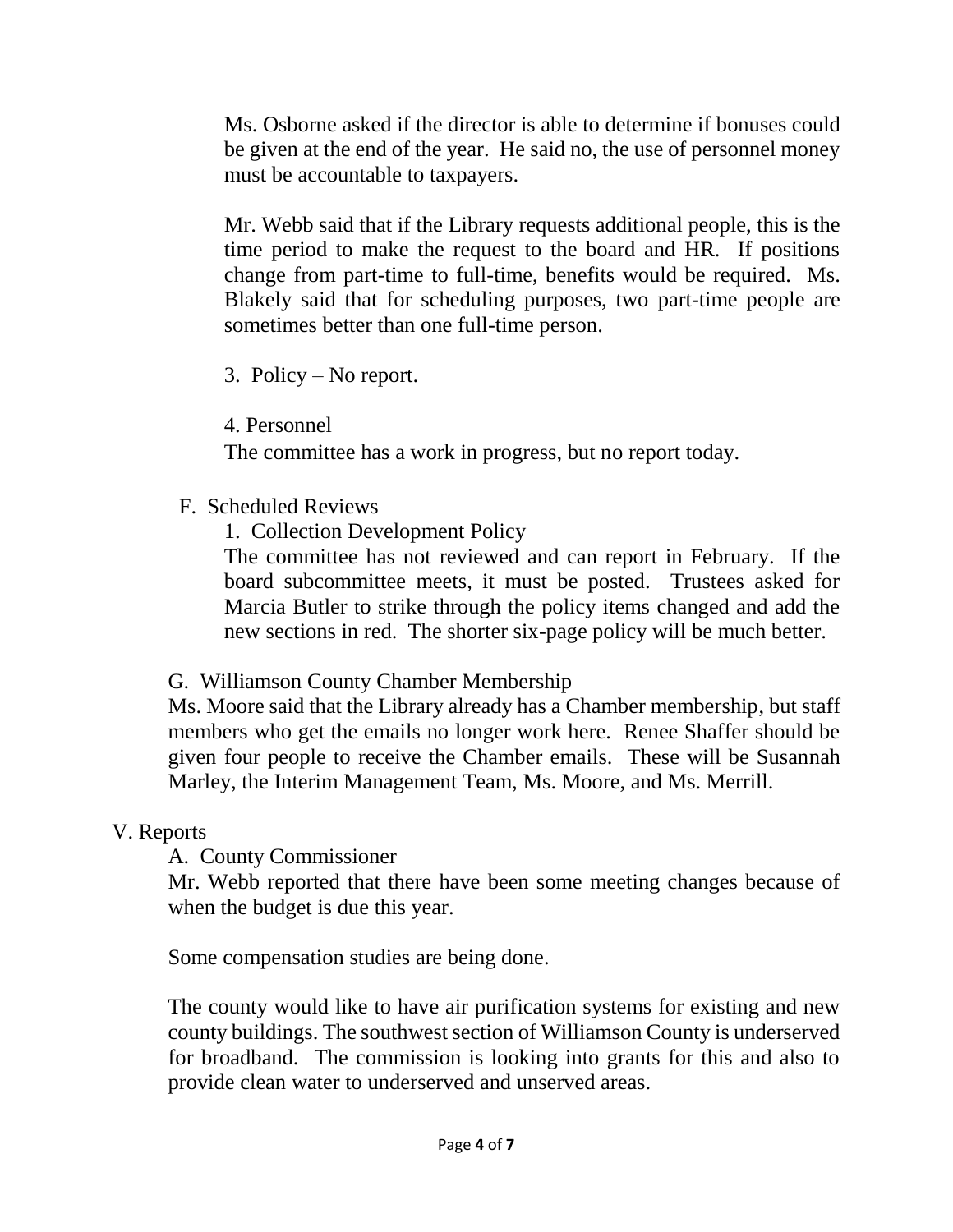This is an election year for every county office except tax assessor.

# B. Buffalo River Regional Library

Ms. Osborne handed out the January 2022 BRR Report and the 2021 Tennessee Public Library Survey. The bus trip for trustees to tour the new State Library and Archives has been canceled.

## C. News regarding Other Libraries

Brentwood library board meetings have a library staff member speak. That library has spent two years redoing their policy manual. The trustees get an emailed board packet and then receive many printed materials.

This section can include news from other libraries in addition to Brentwood.

## D. Foundation

Kelly O'Conner has been serving on the Foundation Board and is now the new president. The Foundation Board does not have a strategic plan and will begin working on that. They will also work on their policies and procedures.

The Foundation Breakfast at the Library will be held on Thursday, February 24, 7:30-9:00 a.m.

# E. Friends Fairview Friends are planning a late February book sale.

# F. Director's Report from the Interim Management Team (IMT)

Facilities - Due to no heat at the Bethesda branch on January 20, the water was turned off and the branch closed. As soon as heat was back on, the branch reopened. The foyer at Main has been repainted. Carpet replacement on the first floor at Main is scheduled to begin on February 15, with work mostly done at night. The concrete at the entrance at Main will be redone so that it will not be slippery when wet.

#### G. Board Chair

Mr. Webb reported that the decision was made not to have a large transit department TV screen in the foyer at Main because it would not provide any benefit to the Library, and it would cost the Library to have electrical wiring installed for it.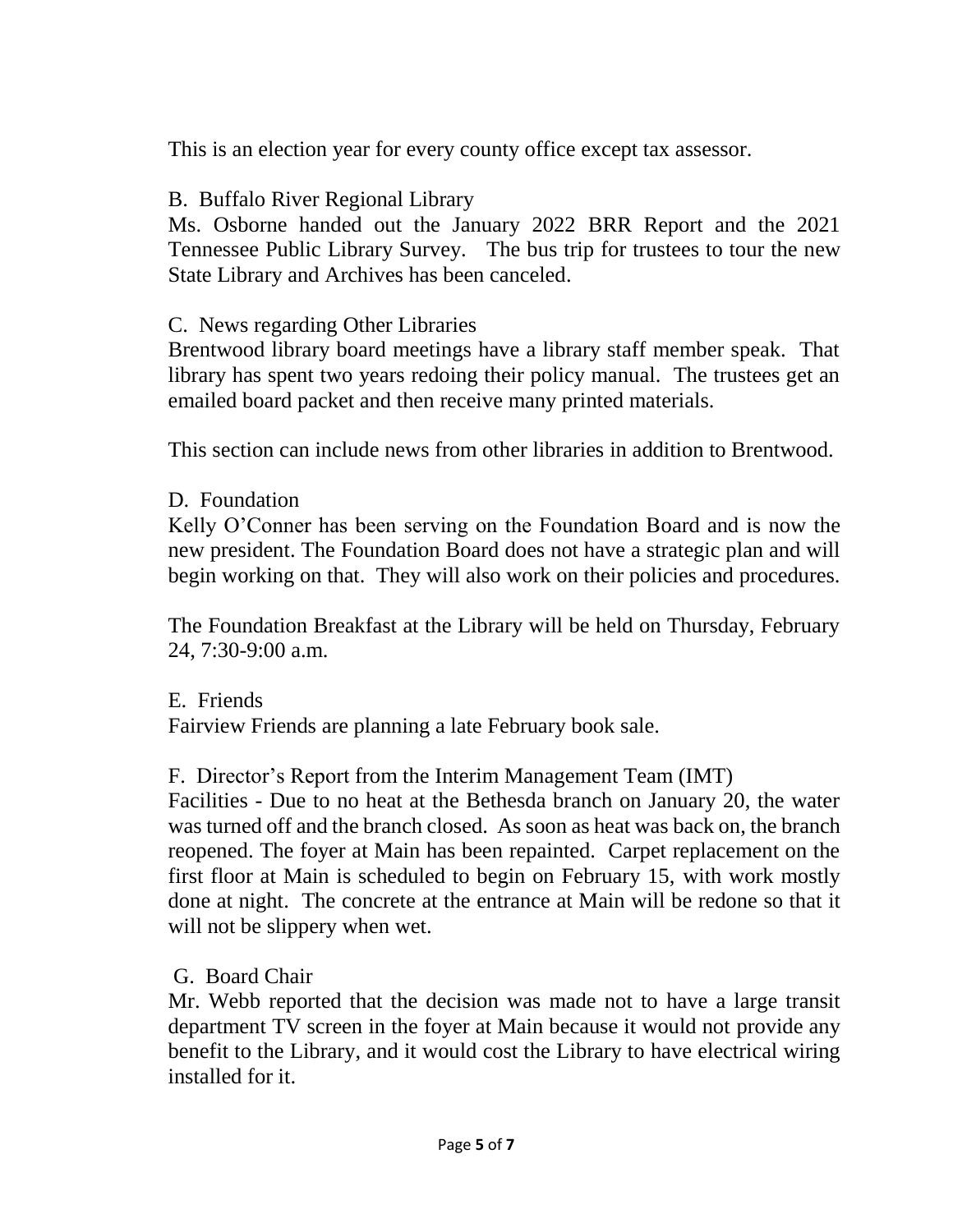Since the Library budget is due to the county on February 17, Ms. Merrill asked if the board could possibly meet on February 10 to vote on the budget. The called meeting on the  $10<sup>th</sup>$  would be regarding the budget only, and the regular monthly meeting would still be held on February 17. Ms. Moore motioned to have the two board meetings in February, Mr. Webb seconded, and all approved with a vote of 7-0.

Trustees want the staff to know that they are all in favor of the best interest of the Library. Ms. Jones said that they might want to have a "Board Member of the Month." Trustees will be sent the Library's "Employee of the Month" email to see what it is like.

The Library director did not return after her FMLA in 2021. She has now been placed in a librarian position and is on a 2022 FMLA. Since the board has not received anything in writing from the director, Ms. Merrill will mail a handwritten letter to her from the board thanking her for her years of service and wishing her well with her health concerns. Mr. Weber said that is acceptable.

From TN Advisory Council on Libraries (TACL), Mr. Webb learned that not enough people are getting MLS degrees to run public libraries. Mr. Weber added that the county has a high number of vacancies, and it is hard to get people from elsewhere to fill them due to the high cost of living in Williamson County. Staffing issues are also due to COVID and the county's pay rates.

Ms. Merrill asked the trustees to look over the IT and volunteer coordinator written reports.

#### Adjournment

Mr. Moody moved to adjourn, Ms. Bratton seconded, all approved. The meeting adjourned at 5:38 p.m.

February Meetings: For the board to vote on the Library budget, a called meeting will be held on Thursday, February 10, 2022, at 4:00 p.m. at Franklin. The next regular board meeting will be held on Thursday, February 17, 2022, at 4:00 p.m. at Franklin.